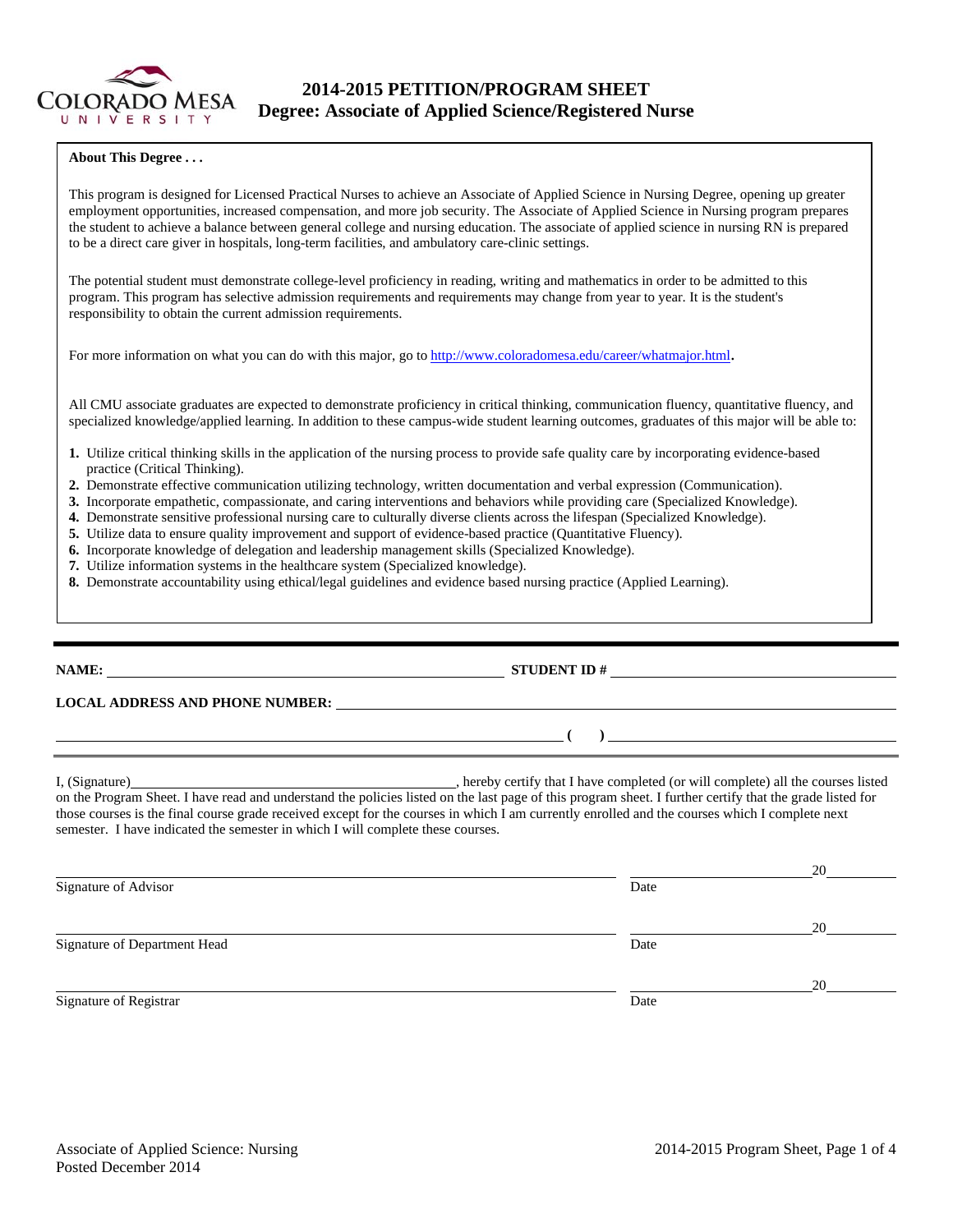#### **Students should work closely with a faculty advisor when selecting and scheduling courses prior to registration.**

Degree Requirements:

- Minimum of 60 semester hours total (A minimum of 16 taken at CMU in no fewer than two semesters).
- 2.00 cumulative GPA or higher in all CMU coursework
- 2.00 GPA or higher in all prerequisite and nursing courses
- Pre-collegiate courses (usually numbered below 100) cannot be used for graduation.
- The general education courses and prerequisites must be completed prior to beginning the NURS courses.
- A student must follow the CMU graduation requirements either from 1) the program sheet for the major in effect at the time the student officially declares a major; or 2) a program sheet for the major approved for a year subsequent to the year during which the student officially declares the major and is approved for the student by the department head. Because a program may have requirements specific to the degree, the student should check with the faculty advisor for additional criteria. It is the student's responsibility to be aware of, and follow, all requirements for the degree being pursued. Any exceptions or substitutions must be approved by the student's faculty advisor and Department Head.
- When filling out the program sheet a course can be used only once.
- See the "Undergraduate Graduation Requirements" in the catalog for additional graduation information.
- 18 credits will be awarded for prior registered nursing coursework according to the Colorado Articulation Model.

**GENERAL EDUCATION REQUIREMENTS** (Minimum 15 semester hours) See the current catalog for a list of courses that fulfill the requirements below. If a course is on the general education list of options and a requirement for your major, you must use it to fulfill the major requirement and make a different selection within the general education requirement.

| Course No Title                         |                                                                                                                                                                    |   | Sem.hrs Grade Term/Trns                                                                          |
|-----------------------------------------|--------------------------------------------------------------------------------------------------------------------------------------------------------------------|---|--------------------------------------------------------------------------------------------------|
| <b>Communication</b> (6 semester hours) |                                                                                                                                                                    |   |                                                                                                  |
| <b>ENGL 111 English Composition</b>     |                                                                                                                                                                    | 3 |                                                                                                  |
| ENGL 112*English Composition            |                                                                                                                                                                    | 3 |                                                                                                  |
|                                         | <b>Mathematics</b> (Minimum 3 semester hours)                                                                                                                      |   |                                                                                                  |
|                                         | MATH 110* or higher (MATH 113 suggested for BSN, MATH 110 will                                                                                                     |   |                                                                                                  |
| not count toward the BSN)               |                                                                                                                                                                    |   |                                                                                                  |
|                                         |                                                                                                                                                                    | 3 |                                                                                                  |
|                                         | Social Sciences, Natural Science, Fine Arts, Humanities or selected<br>Applied Studies $\sim$ (Minimum 6 semester hours)<br>PSYC 233* Human Growth & Development 3 | 3 | <u> 1989 - Johann Barnett, francuski politik (</u><br><u> 1989 - Alexandr Store, professor e</u> |
|                                         | <b>OTHER LOWER DIVISION REQUIREMENTS</b>                                                                                                                           |   |                                                                                                  |
| <b>Wellness (2 semester hours)</b>      |                                                                                                                                                                    |   |                                                                                                  |
| KINE 100 Health and Wellness            |                                                                                                                                                                    |   |                                                                                                  |
|                                         |                                                                                                                                                                    |   |                                                                                                  |
| *Required by this program               |                                                                                                                                                                    |   |                                                                                                  |

Course No Title Sem.hrs Grade Term/Trns **Foundation Prerequisites Courses** (12 semester hours) BIOL \*209 Human Anat & Physiology 3 BIOL \*209L Human Anat & Physiology Lab 1 BIOL  $*210$  Human Anat & Physiology II 3 BIOL \*210L Human Anat & Physiology II Lab  $1 \quad \underline{\qquad}$ BIOL \*241 Pathophysiology 4 PSYC 233 This course is counted with the general education courses, but is a prerequisite for the L.P.N. to A.A.S. in Nursing program.

\*BIOL 209/209L, BIOL 210/210L and BIOL 241 must have been completed within five years prior to applying to the nursing program.

# **ASSOCIATE OF APPLIED SCIENCE IN NURSING COURSE REQUIREMENTS**

(45 semester hours)

#### **Semester 1:**

| <b>NURS 206</b>       | <b>Advanced Concepts of</b>                                | 3                           |  |
|-----------------------|------------------------------------------------------------|-----------------------------|--|
| <b>NURS 206L</b>      | Medical-Surgical Nursing I<br><b>Advanced Concepts of</b>  |                             |  |
|                       | Medical-Surgical Nursing I                                 | $\overline{c}$              |  |
| <b>NURS 288</b>       | Practicum: Health and Physical                             |                             |  |
|                       | <b>Assessment for Nursing</b>                              | 2                           |  |
| <b>NURS 200</b>       | <b>Role Transition</b>                                     | 1                           |  |
| <b>NURS 286</b>       | Adv. Pharm for Nurses                                      | $\mathcal{D}_{\mathcal{L}}$ |  |
| Semester 2:           |                                                            |                             |  |
| <b>NURS 217</b>       | Leadership for Professional                                |                             |  |
|                       | <b>Nursing Practice</b>                                    | 2                           |  |
| <b>NURS 211</b>       | Nursing Care of Psychiatric                                |                             |  |
|                       | Clients                                                    | 3                           |  |
| <b>NURS 211L</b>      | Nursing Care of Psychiatric                                |                             |  |
|                       | Clients                                                    | 1                           |  |
| Semester 3:           |                                                            |                             |  |
| <b>NURS 210</b>       | Nursing Care of Complex OB                                 |                             |  |
|                       | and Pediatrics                                             | 3                           |  |
| <b>NURS 210L</b>      | Nursing Care of Complex OB                                 |                             |  |
|                       | and Pediatrics                                             | 1                           |  |
| <b>NURS 216</b>       | <b>Advanced Concepts of</b>                                |                             |  |
| <b>NURS 216L</b>      | Medical-Surgical Nursing II<br><b>Advanced Concepts of</b> | 2                           |  |
|                       | Medical-Surgical Nursing II                                | 3                           |  |
| <b>NURS 289</b>       | Capstone: Comprehensive                                    |                             |  |
|                       | Nursing Internship                                         | $\overline{c}$              |  |
| Prior LPN course work |                                                            | 18                          |  |

|  | This degree includes 18 hours of credit for prior coursework to be licensed as a LPN: |  |
|--|---------------------------------------------------------------------------------------|--|
|--|---------------------------------------------------------------------------------------|--|

| LPN (18 credit hours): |  |
|------------------------|--|
| Previous Degree        |  |

School \_\_\_\_\_\_\_\_\_\_\_\_\_\_\_\_\_\_\_\_\_\_\_\_\_\_\_\_\_\_\_\_\_\_\_\_\_\_\_\_\_\_\_\_\_\_\_\_\_\_\_\_\_\_\_\_\_\_\_\_\_\_\_\_\_\_\_\_\_\_\_\_\_\_\_\_\_\_\_\_\_\_\_\_\_\_\_\_\_\_\_ Graduation Date NLN Accredited \_\_\_\_\_\_\_\_\_\_\_\_\_\_\_\_\_\_\_\_\_\_\_\_\_\_\_\_\_\_\_\_\_\_\_\_\_\_\_\_\_\_\_\_\_\_\_\_\_\_\_\_\_\_\_\_\_\_\_\_\_\_\_\_\_\_\_\_\_\_\_\_\_\_\_\_\_\_\_\_\_\_\_\_

~Choose from HSCI 101, SPCH 101, SPCH 102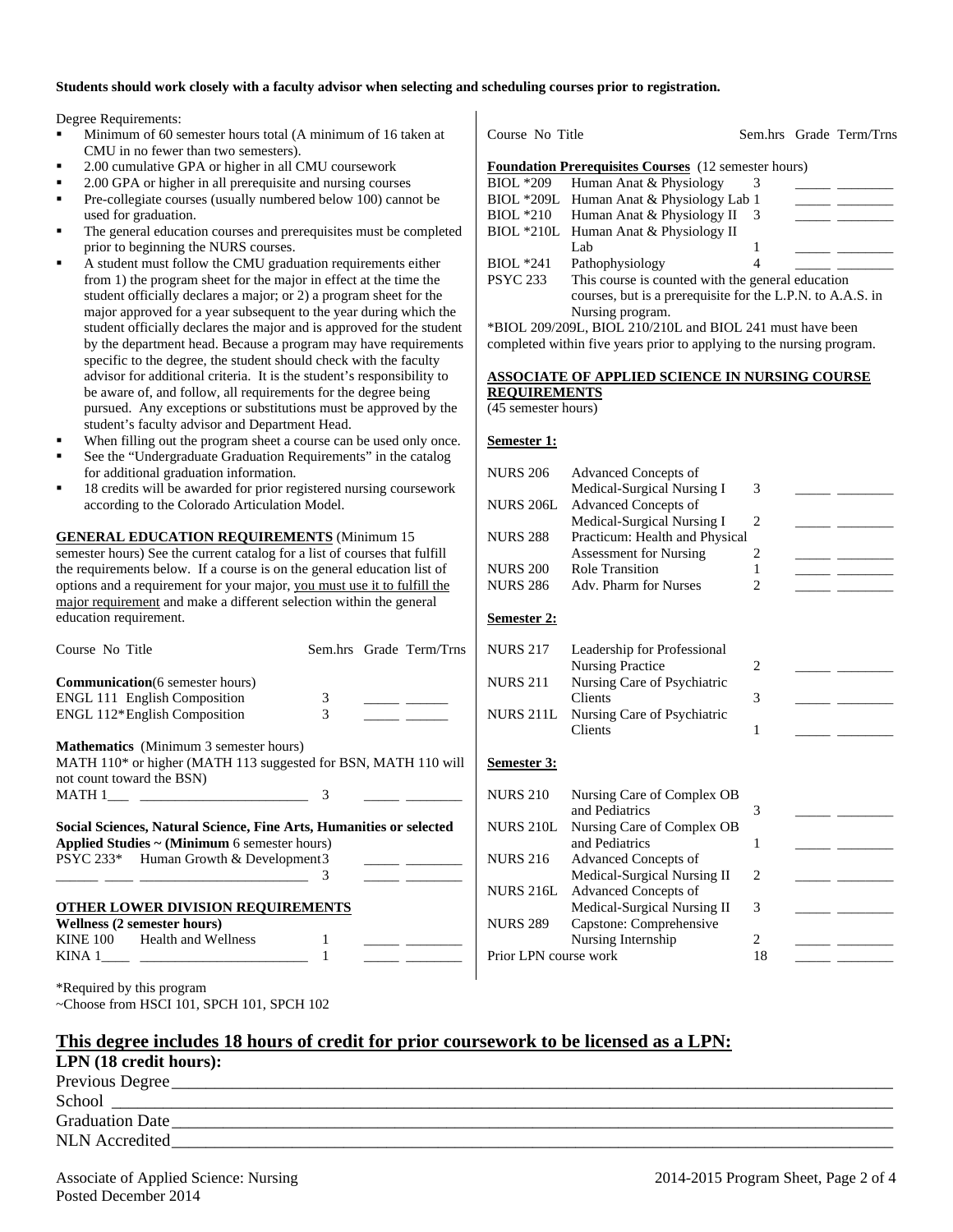# **Crosswalk between CMU and CCC nursing curriculum**

| <b>Colorado Mesa University Curriculum</b>                                 | <b>Community College RN Curriculum</b>                          |
|----------------------------------------------------------------------------|-----------------------------------------------------------------|
| NURS 288 Practicum: Health & Assessment for Nurs. (2)                      | No class in CCC curriculum                                      |
| NURS 107 Nursing Concepts & Skills (3)                                     | NUR 109 Fundamentals of Nursing (8)                             |
| NURS 107L Nursing Concepts & Skills Lab (2)                                |                                                                 |
| NURS 108 Nursing Concepts & Skills II (3)                                  |                                                                 |
| NURS 108L Nursing Concepts & Skills II Lab (1)                             |                                                                 |
| NURS 171L Expanded Clinical: Application of Fundamentals<br>Skills Lab (2) |                                                                 |
| NURS 112 Basic Concepts of Pharmacology (2)                                | NUR 112 Basic Concepts of Pharmacology (2)                      |
| No class in CMU curriculum                                                 | HPR 108 Dietary Nutrition (1)                                   |
| NURS 101 Pharmacology Calculations (1)                                     | MAT 103 Math for Clinical Calculations (3)                      |
| NURS 106 Medical & Surgical Nursing Concepts (6)                           | NUR 106 Medical and Surgical Nursing Concepts (9)               |
| NURS 106L Medical & Surgical Nursing Concepts Lab (1)                      |                                                                 |
| NURS 172L Application of Medical/Surgical Skills Lab (3)                   |                                                                 |
| NURS 117 Nursing Care of Childbearing Family (2)                           | NUR 150 Obstetric and Pediatric Nursing (7)                     |
| NURS 117L Nursing Care of Childbearing Family Lab (1)                      |                                                                 |
| NURS 118 Nursing Care of Children (2)                                      |                                                                 |
| NURS 118L Nursing Care of Children Lab (1)                                 |                                                                 |
| NURS 210 Nursing Care of Complex OB and Peds (3)                           |                                                                 |
| NURS 210L Nursing Care of Complex OB/Peds Lab (2)                          |                                                                 |
| BIOL 241 Pathophysiology (4)                                               | BIO 216 Pathophysiology (4)                                     |
| NURS 156 Socialization into Practical Nursing (1)                          | NUR 169 Transition into Practical Nursing (5)                   |
| NURS 200 Role Transition (1)                                               | NUR 199 Transition from LPN to ADN (4)                          |
| NURS 206 Adv. Concepts of Med/Surg Nursing (3)                             | NUR 206 Advanced Concepts of Medical-Surgical<br>Nursing $I(8)$ |
| NURS 206L Adv. Concepts of Med/Surg Nursing Lab (2)                        |                                                                 |
| -NURS 286 Adv. Pharm for Nurses (2)                                        | NUR 212 Pharmacology II (2)                                     |
| NURS 211 Nursing Care of Psychiatric Clients (3)                           | NUR 211 Nursing Care of Psychiatric Clients (4)                 |
| NURS 211L Nursing Care of Psychiatric Clients (2)                          |                                                                 |
| NURS 216 Adv. Concepts of Med/Surg Nursing II (2)                          | NUR 216 Advanced Concepts of Medical-Surgical                   |
|                                                                            | Nursing II (6)                                                  |
| NURS 216L Adv. Concepts of Med/Surg Nurs II Lab (2) 2                      |                                                                 |
| NURS 217 Leadership for Prof. Nursing Practice (2)                         | NUR 230 Leadership, Management and Trends (5)                   |